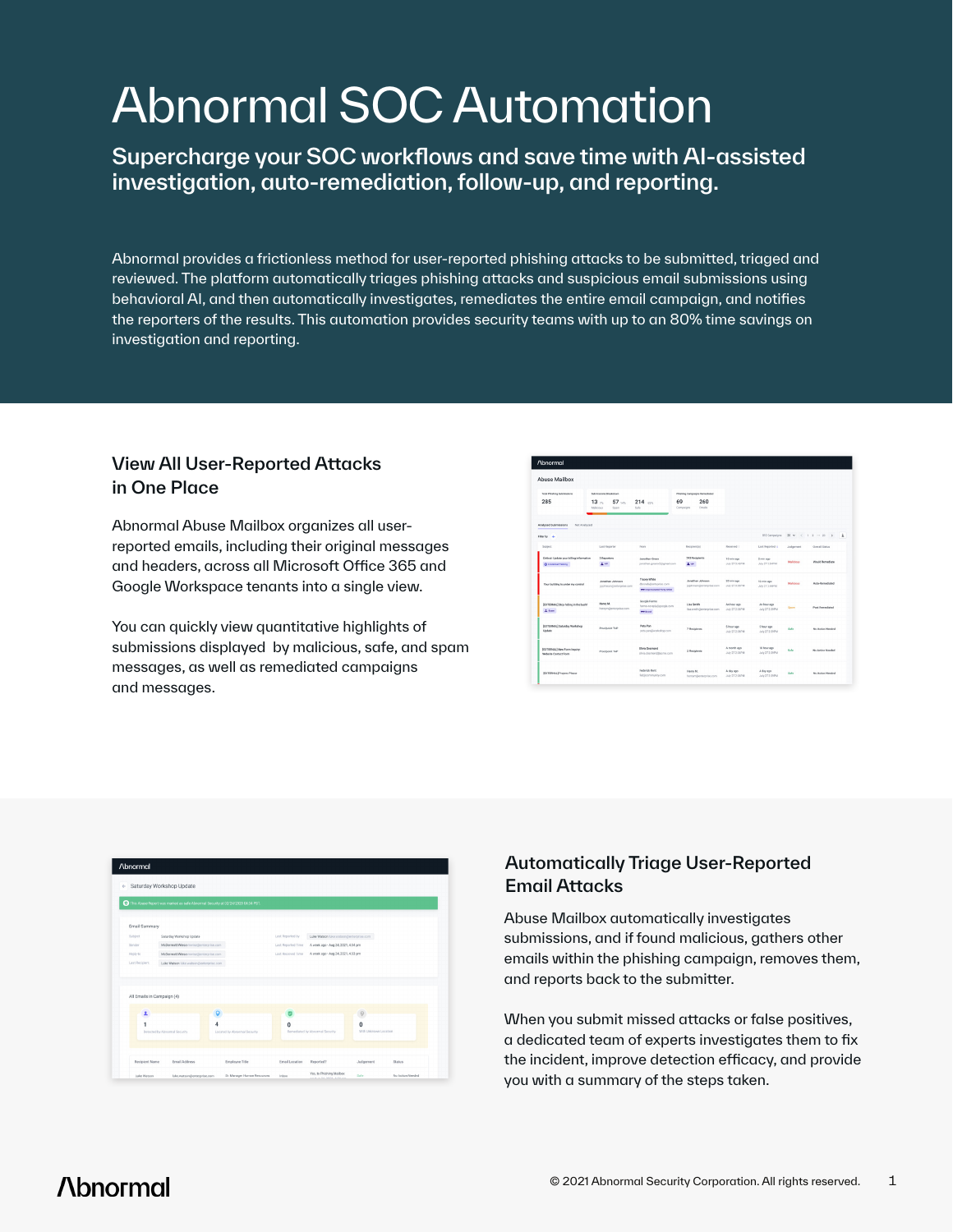#### Provides Intelligent and Thorough Remediation

Since Abnormal natively integrates with your cloud email service, it scans every email as it is sent, replied to, or forwarded within your email environment.

When an email is found malicious, Abuse Mailbox intelligently gathers all similar and related messages, remediates the entire campaign, and follows up with end users appropriately.

#### **Response Options** .<br>Remediation option will apply to all tenants you have access to. You can notify reporters using existing<br>email templates **& Malicious C**<sub>o</sub> Spam Notify Reporter (ava.johnson@enterprise.com) that this is a spam email. Send unsubscribe instructions **G** Safe Notify Reporter (ava.johnson@enterprise.com) that this is a safe email. Restore reported email to original lo Remediate



#### Rapidly Contain Misdirected Email

Find and remediate emails across some or all of your tenants with Abnormal Detection 360° search functionality built for rapid response.

Search for specific emails by sender, recipient, or subject, find emails sent within specific time frames, and then remediate them in bulk. Removing emails and their engagements is necessary when sensitive data is misdirected or if an attack is missed. All search activity is recorded for any audit or compliance requirements.

#### Track How Abnormal Gets Better Every Day

When you submit missed attacks or false positives, a dedicated team of experts investigates them to fix the incident, improve detection efficacy, and provide you with a summary of steps taken.

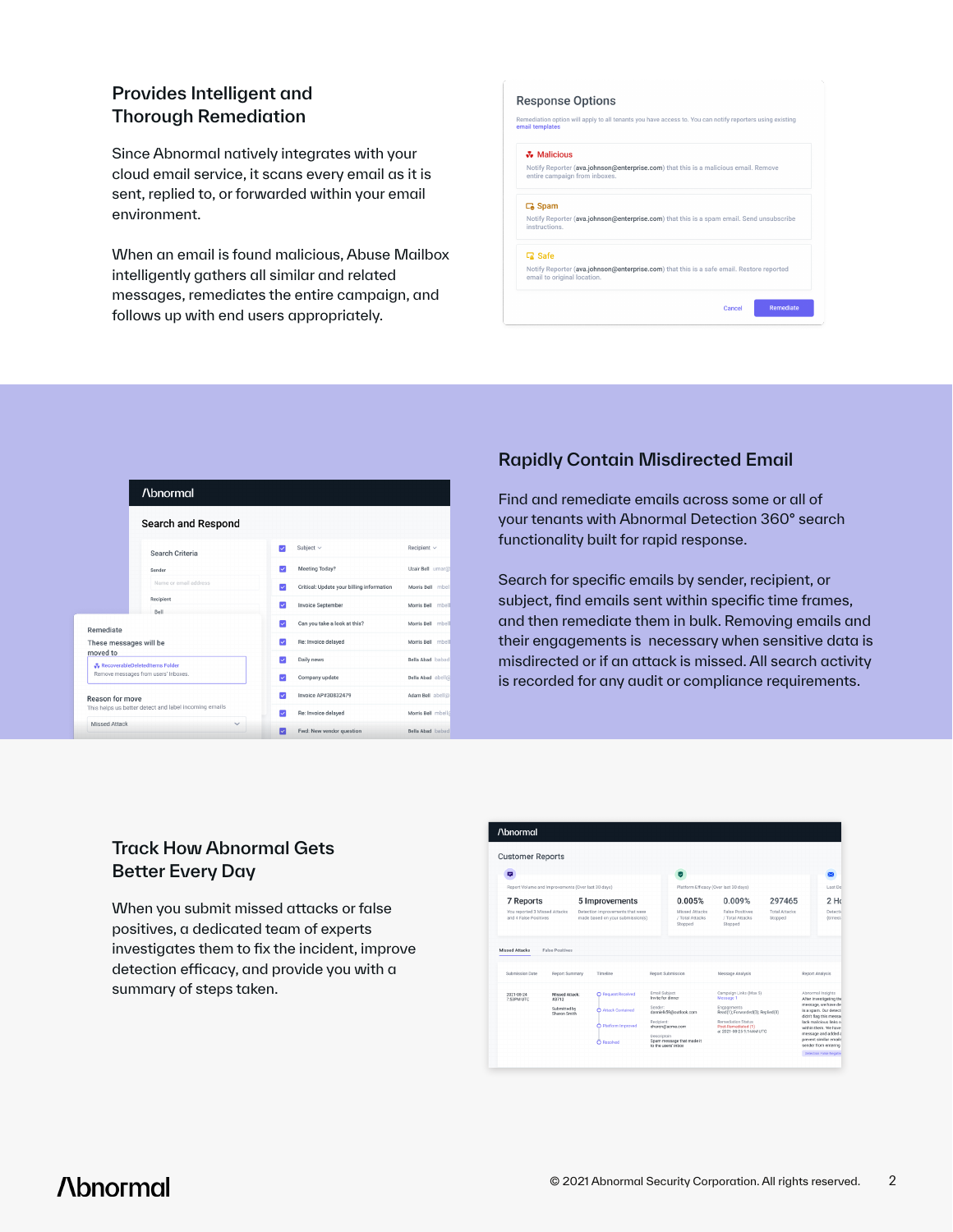

## Abnormal SOC Automation Key Capabilities

- **Complete Abuse Mailbox Automation**  Reduce your SOC workload by 80% or more.
- **Automated Remediation** Remove email campaigns that are deemed malicious post delivery.
- **Multiple Remediation Options**  Permanently delete the email, quarantine it, or move it to another folder.
- **Frictionless Abuse Mailbox Reporting**  Provide end users with an easy method to submit emails for further review.
- **Automated Employee Notification** Provide support notifications for safe and malicious email, directly to the user who reported it.
- **Collects and Categorizes** View the entire email attack campaign in one central location.
- **Search and Respond** Use global, multi-tenant email delivery search and removal to find and remediate all attacks.
- **Comprehensive Dashboards** View all reports and documentation within centralized dashboards.
- **Integrate with Third-Party Solutions** Post-remediate attacks detected by Proofpoint TAP Alerts and other solutions.
- **Seamless Integration with your Existing Security Stack** Integrate with ticketing systems such as ServiceNow and SIEM/SOAR tools including Splunk, LogRhythm, QRadar, Demisto, and more.
- **Platform Independent** Integrates with both Microsoft Office 365 and Google Workspace.
- **Detection 360°**

Submit detection enhancements for false negatives and false positives for full feedback from Abnormal, and then view and filter these reports and their statuses.

**Abnormal**